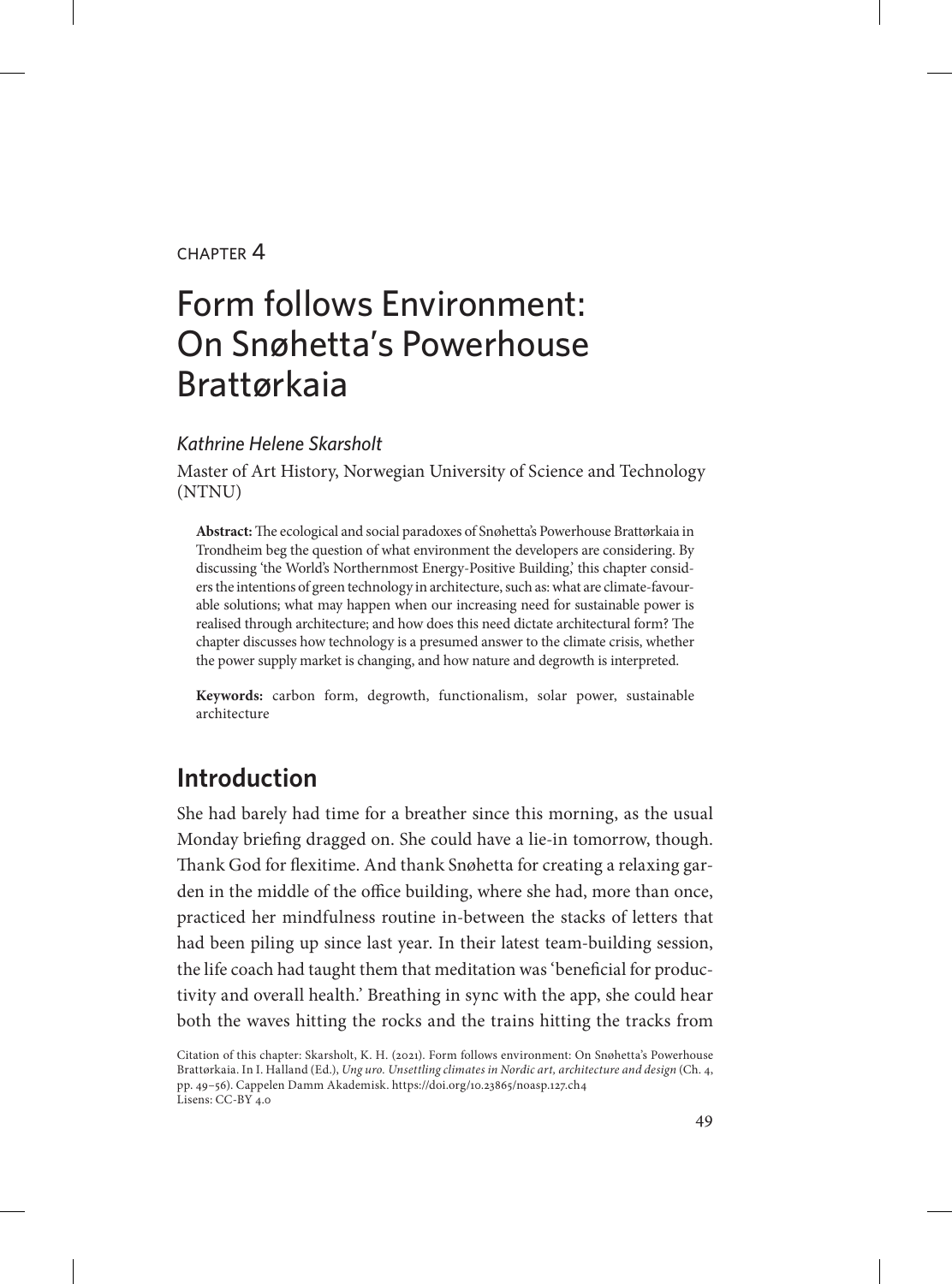where she sat. The sun was reflected on the golden aluminium, heating up her neck more than she liked. She closed the app and added sunscreen to her shopping list. Sun-damaged skin was not in fashion this season. Back at her desk on the top floor of Powerhouse Brattørkaia, she took a final meditational breath while gazing out over the fjord. Thank Teekay Offshore for deciding to move their headquarters to the top four floors where nature enhanced the office landscape, gracing the employees with the changing moods of the sea.

Powerhouse Brattørkaia's self-proclaimed aesthetic philosophy, 'form follows environment,' bears witness to this real-estate development project's ambitious goals in terms of sustainability and green solutions. But when these solutions facilitate increased energy consumption, the environmental gain can quickly become reduced to the merely symbolic.

In August 2019, Powerhouse Brattørkaia, designed by the Norwegian architectural firm Snøhetta, opened as 'the World's Northernmost Energy-Positive Building' [figure 1] (Snøhetta, 2019). The Powerhouse Foundation writes on their website that the building 'is designed according to the principle *form follows the environment*' (Powerhouse*,* 2018b).



Figure 1. Powerhouse Brattørkaia - 'The World's Northernmost Energy-Positive Building'. Designed by Snøhetta, 2019. Photo: Erik Børseth. Reproduced with permission of Erik Børseth and Infinitiv AS. All rights reserved. The image is not covered by the CC-BY license and cannot be reused without permission.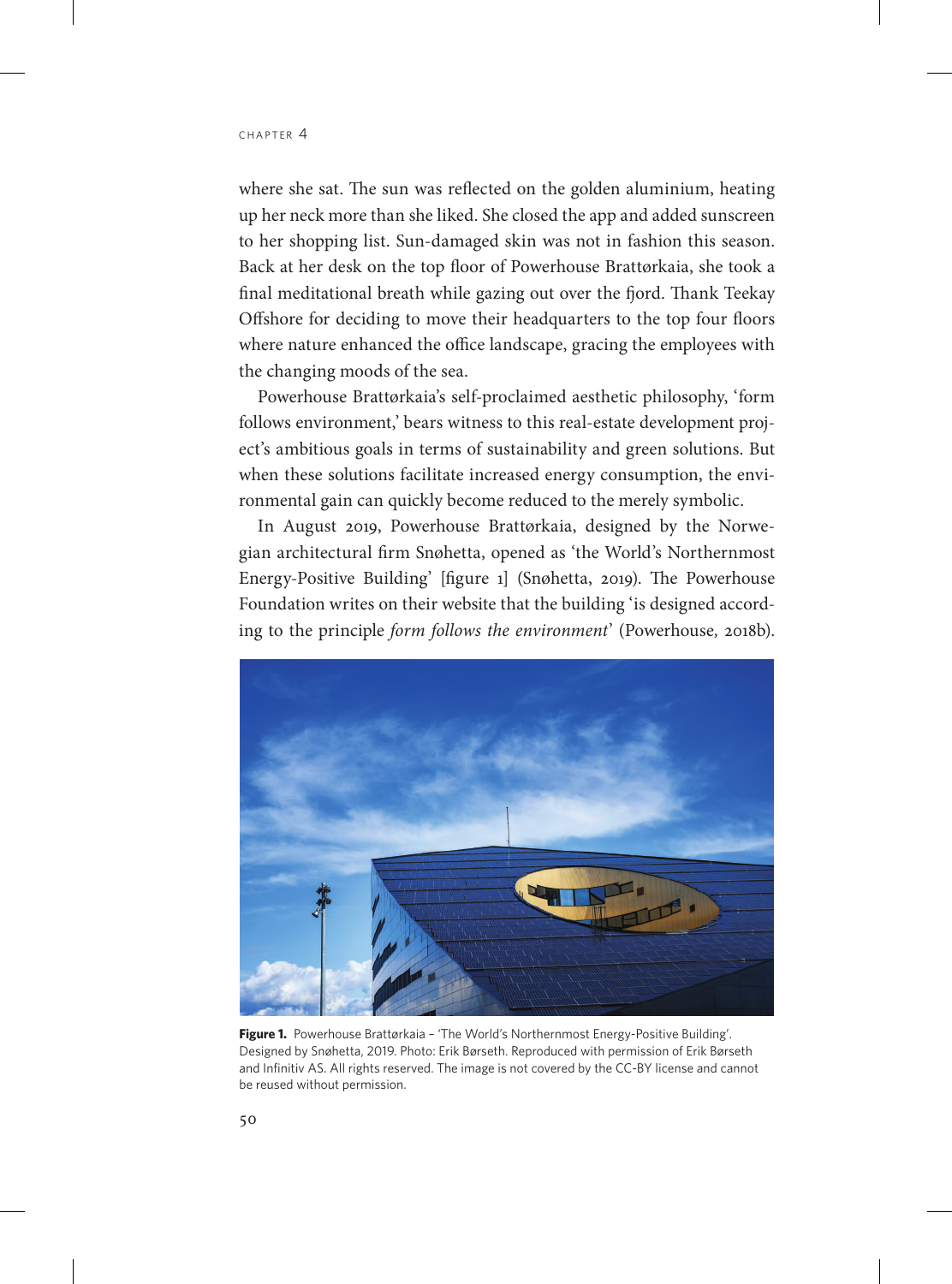This catchphrase plays on the important principle of modernist architectural functionalism 'form follows function,' yet in the 2019 version, the catchphrase has been reworked and adapted to climate-favourable solutions. In this case, the need for a greater proportion of power generators from sustainable sources is realised through architecture.

## **Optimised Form**

Specific form elements of Powerhouse Brattørkaia, such as the incline and orientation of the roof, are, according to the developers, based on environmental considerations. The roof is oriented and angled in such a way that there is an 'optimal utilization of the sun' as an energy source (Powerhouse*,*  2018b). The same applies to the solar panels, mounted as an extension of the characteristic roof. In the café and ground floor of the building there is an info hub describing the real-time production of energy. It describes the benefits of using the sun as an energy source, even in Trondheim where from October until March sunlight is a gift, not a given.

As such, the sun dictates the design of the building itself, and the black facade panels on the roof surface also mean that the sunlight is not reflected away from the solar panels, as it would with lighter colours. However, the black panels have no energy-boosting effect, but have rather been chosen for visual purposes, as it is easier to hide the panels when constructed in this way. At the same time, hiding the panels should not be an end in itself. After all, it is the environment that controls the building's shape—if we are to believe the developers—and therefore it should be design-friendly to let the solar panels be an important form element. The solar cells become a visual definition of the building's function. Here, technology is literally *brought to the foreground* and thus indicates that this is how to cope with the changing climate.

Further, the building's stylistic elements echo functionalism and even echo functional elements originating as far back as antiquity. The central part of the building has been opened up as an atrium with a small garden in an oval shape. This both symbolises the zero-waste ideology the building proclaims and allows light to enter the office space and the underground canteen. Daylight replaces electric light and therefore saves electricity. The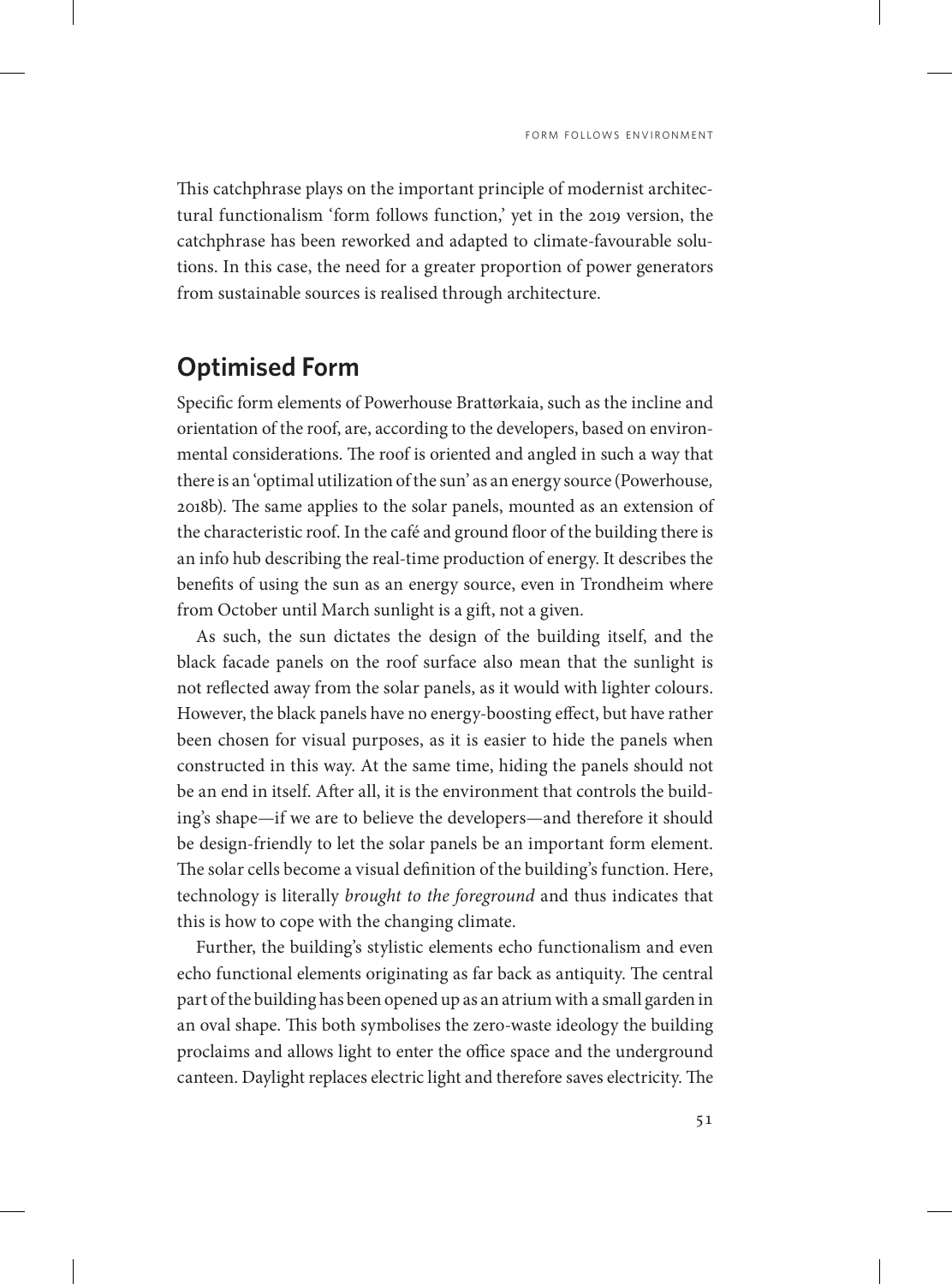recurring trope of architectural functionalism, 'light, air, and hygiene,' can here be read as 'light, air, and environment.' The atrium is clad in goldcoloured aluminium sinus plates and has built-in flower beds in wood, filled with local wildflowers, where the employees can enjoy the fresh air and green plants in between workshops and consulting meetings. This little, green patch is also open to the public during working hours and pops up as a small garden in an otherwise black and golden frame.

As stated by the developers, the building was intended to have an urban function: 'One of the main intentions is for Brattøra to become a more integrated part of the city centre, so that the city extends all the way to the fjord' (Entra, 2019). Yet in the public media, the building has been criticised for its size, location and colour. Trondheim's planning authorities consider it to be too tall for the cityscape and not well-adapted to its surroundings (Byggeindustrien, 2017). The statement 'form follows the environment' can further be interpreted as a pretext for—or justification of—a completely ordinary commercial building by the fjord blocking the public sea view.

Prior to the building's construction, there was a line of sight from the city centre and out to the fjord. What remains in the line of sight is the solar wall between the city and the fjord [figure 2]. Because of its central



Figure 2. Powerhouse Brattørkaia - 'The World's Northernmost Energy-Positive Building'. Designed by Snøhetta, 2019. Photo: Ivar Kvaal. Reproduced with permission of Ivar Kvaal. All rights reserved. The image is not covered by the CC-BY license and cannot be reused without permission.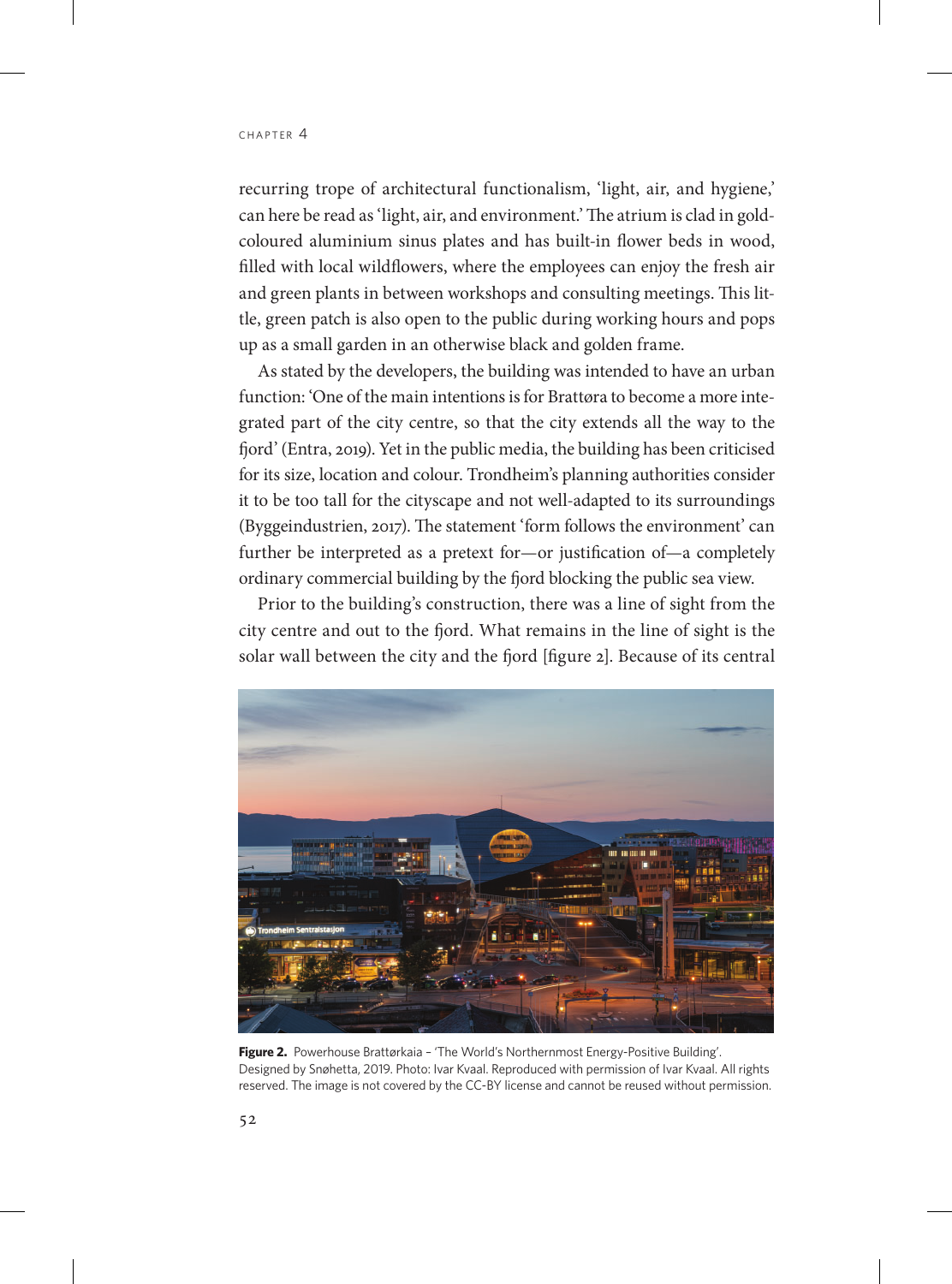location, but also by placing areas such as the café, with its glass walls, facing towards the water's edge and Trondheim's nature reserve to the west, the building creates a greater distinction between the city and the sea. The building transforms the previous open sea area into a blockage. From inside the café, nature is reduced to visuality and aesthetics by the building's shiny facade, which frames it. Nature becomes something one looks at and enjoys, rather than interacting with it.

#### **Urban Batteries**

According to the developers, Powerhouse Brattørkaia is presented as a solution to a future where people have to change their consumer habits: it is '… a building that produces more clean and renewable energy over its life cycle than is used for the development, construction, operation and disposal of the building' (Norske Arkitekters Landsforbund, 2014). The organisations behind the development of Powerhouse Brattørkaia are the real estate company Entra, project developer and contractor Skanska, the environmental foundation ZERO, the internationally renowned architectural firm Snøhetta and the consulting company Asplan Viak (Powerhouse, 2018a).

According to the Research Centre on Zero Emission Neighbourhoods in Smart Cities (FME ZEN) (led by the Norwegian University of Science and Technology and SINTEF), the goal of sustainable architecture is that buildings should '… produce more renewable energy than the building itself needs [through] the use of solar panels, heat pump solutions, geothermal heat, district heating, batteries, heat storage and smart management' (Sandberg et al., 2019). In other words, the building should not only be energy neutral in total, but should also have a collective function by being a local power generator (Stene et al., 2018, p. 9). It should supply energy to the energy market, as the demand for electricity is increased through the use of electric buses and ferries or power-based heating systems, such as heat pumps.

There is a market for and therefore *power* in supplying energy. The Powerhouse is thus not only self-sufficient with electricity, but it is also a supplement to electricity production in the city. As a result, power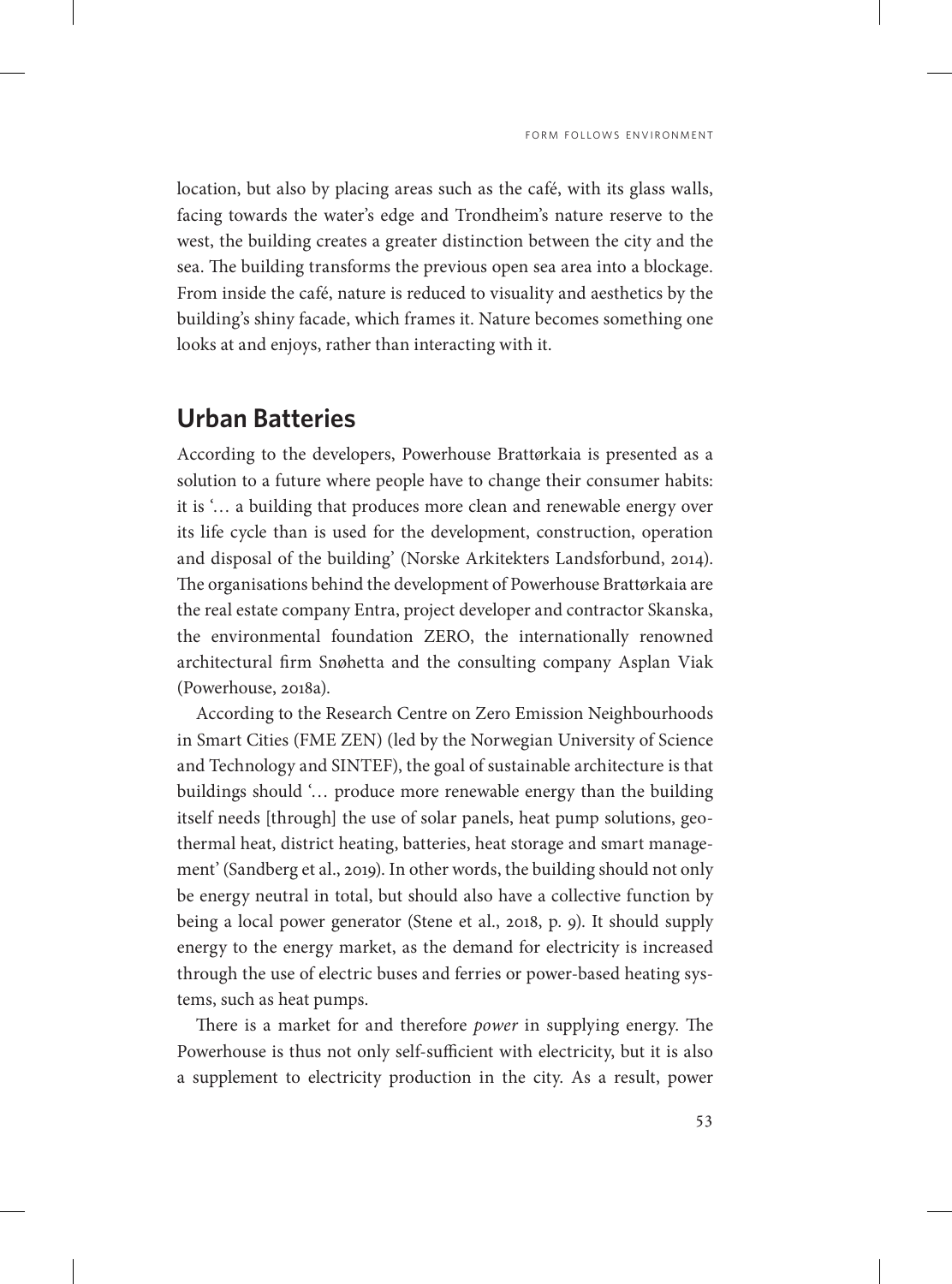production is decentralised and, over a longer period of time, one imagines that the entire power grid could be privatised through sustainable architecture. Is this democratisation or the capitalisation of a basic need? The Small Power Association in Norway already has 400 private member power plants, and 200 new producers were under development in 2019 (Småkraftforeninga, 2019). Imagine privatised power plants taking control over how people live their lives if the demand for clean power is greater than the public grid can provide. Will green energy generated by architecture then become a question of social differences?

A larger market can at the same time facilitate democratisation, and it is easy to imagine a system where everyone contributes to an open market where electricity in and out of the network is measured—you provide what you can and get what you need. The energy that is not used is sold to electricity companies, where the income is used to pay for the solar panel investments. The direction this development takes may depend on legislation. In other words, green energy generated by architecture might then become a question of politics.

The Oslo Architecture Triennale 2019 tackled the issue of architecture and growth. It discussed how 'urban and architectural solutions [may work] for a world where quality of life and the environment are placed above economic growth' (Oslo arkitekturtriennale, 2019). The curator team of the Triennale also emphasised how an average skyscraper has a lifespan of 30 years. In the case of Powerhouse Brattørkaia: what will the sustainability consequences be when the building is unable to fulfil its current functions?

Another question is whether the decentralised energy hub will compensate for the use of materials in renovations and—considering the average lifespan of an office building—a new construction when the time comes. It is indeed a goal within the Powerhouse philosophy to reduce the carbon footprint in terms of materials. But when the building or materials need an upgrade, how will one solve the upkeep and sustainability calculation when solar panels are produced using fossil power and non-sustainable materials, as well as being notoriously hard to recycle? The cement industry is one of the main producers of CO<sub>2</sub> and the heavy construction equipment runs on fossil fuel. According to the curator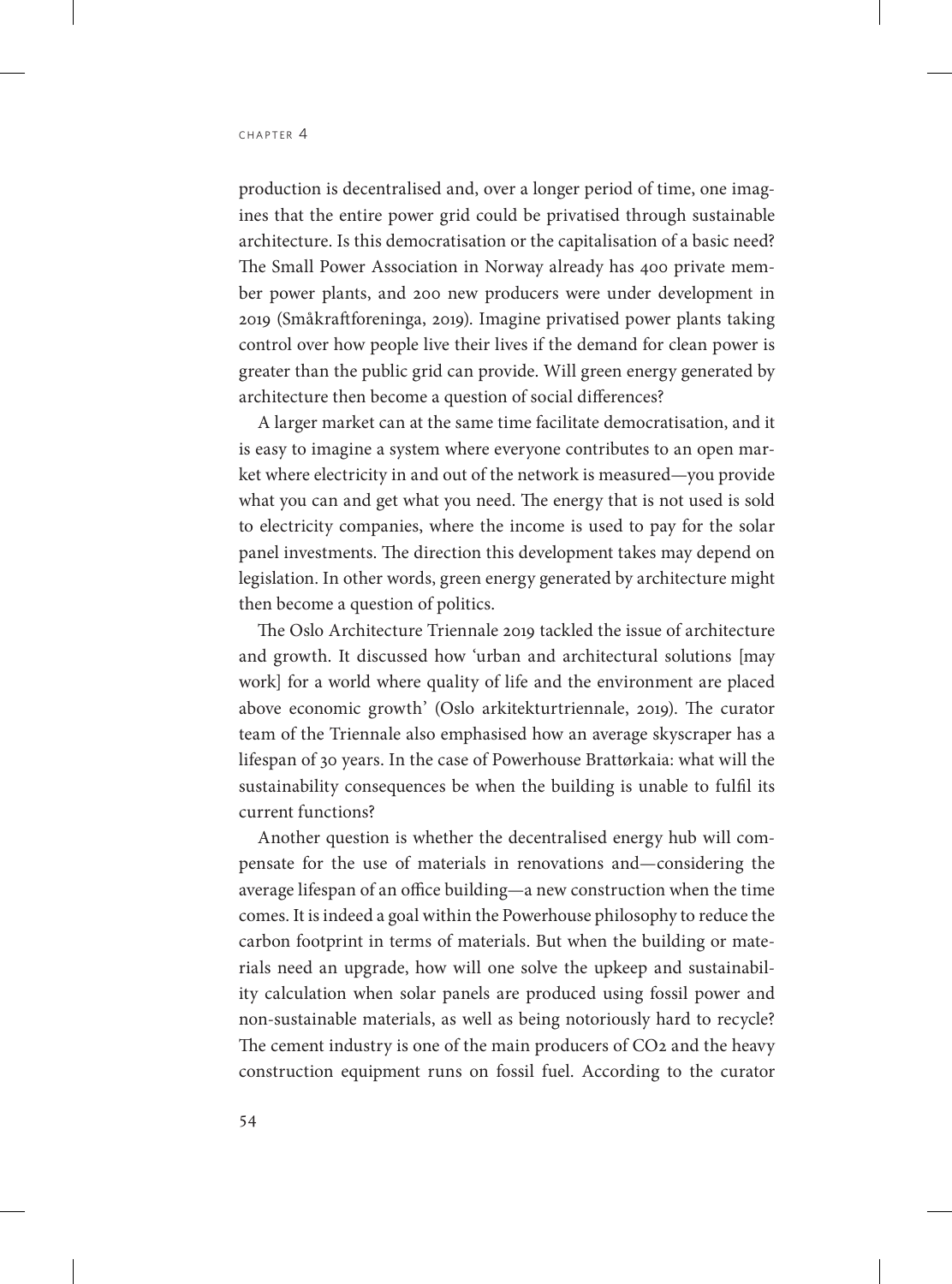team of the Oslo Architecture Triennale, green architecture needs to be a question of *not* building—in other words, of degrowth.

Powerhouse Brattørkaia paves the way for using buildings as decentralised urban batteries and *adapting* the surroundings to an increasing need for sustainable energy production—what Elisa Iturbe calls *carbon form*. Iturbe writes that our society and built environment 'replicates the myth of a limitless supply of energy and resources that is characteristic of a carbon-fueled [sic] culture of abundance' (Iturbe, 2019, p. 13).In Powerhouse Brattørkaia, our current energy consumption needs are *sustained* by solar panels, but this form shows no inclination towards degrowth in energy supply. However, if the United Nations goals of supplying clean energy for everyone and building sustainable cities are to succeed, and thus stop climate change within 2030—is it not better to use our buildings and cities as power generators? (FN-sambandet, 2020). Instead, we now intervene in nature itself, by building windmills in nature reserves, building dams, and diverting waterfalls into pipes to meet our increased need for sustainable energy. We change nature instead of changing our cities. Can degrowth not only relate to *how* humans build, but *where* humans build? Our collection of buildings can be the answer to our common problems, with Powerhouse Brattørkaia as a leading example.

If our collective energy consumption increases at the same time because the energy is 'green', what environment do green technology and our buildings serve? Technology and adapting to the increase in energy consumption will be the developer's solution in the face of the climate crisis, rather than a deep change in behaviour to cut down on the *use* of resources, whether they are financial or natural. If form follows environment, which environment does this building follow and thus facilitate: the ecological, the social, or the economic environment?

### **References**

- Byggeindustrien (2017, January 9). *Byantikvaren mener Powerhouse på Brattøra blir altfor høyt*. Byggeindustrien. Retrieved September 10, 2019, from [https://www.](https://www.bygg.no/article/1299629) [bygg.no/article/1299629](https://www.bygg.no/article/1299629)
- Entra (2019). *Brattørkaia 17A Powerhouse*. Retrieved September 10, 2019, from https://www.entra.no/projects/brattorkaia-17a/214